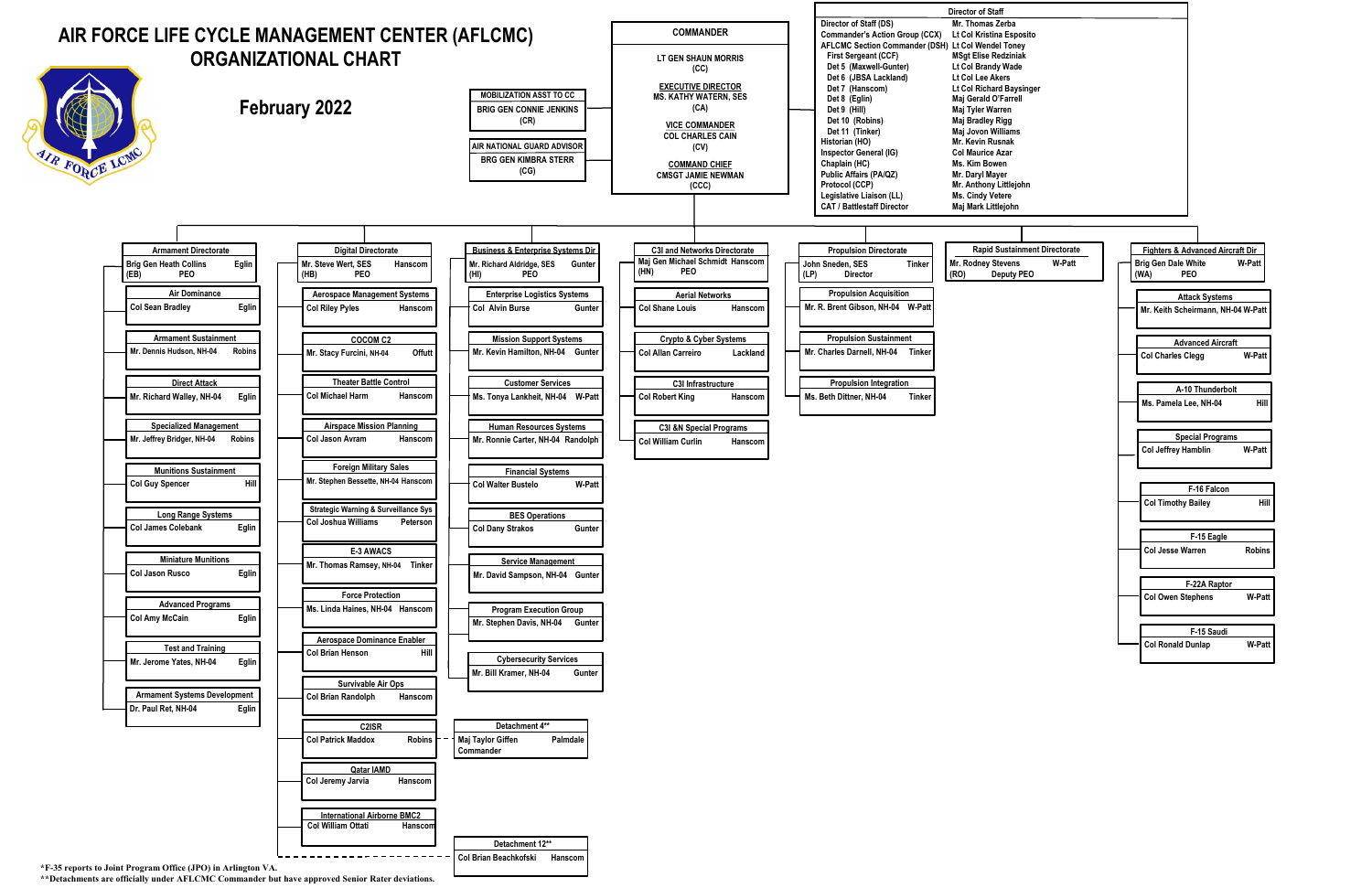## **AIR FORCE LIFE CYCLE MANAGEMENT CENTER (AFLCMC) ORGANIZATIONAL CHART**



**February 2022 Page 2 COMMANDER** ORCE **AF Security Assist & Cooperation Dir ISR and SOF Directorate Joint Strike Fighter Bombers Directorate Mobility & Training Aircraft Dir Brig Gen Luke Cropsey W-Patt Col William Rogers W-Patt Don Thompson W-Patt Brig Gen John Newberry W-Patt Mr. Paul Waugh, SES W-Patt (WI) PEO (WJ) Director(WF) Director (WB) PEO (WL) PEO Global Hawk Regional Support B-1 Lancer Mature and Proven Aircraft Col Todd Darrah W-Patt Mr. Scott Pierce, NH-04 W-Patt Mr. William Barnes, NH-04 Tinker Ms. A. Mary Micheal, NH-04 Hill Medium Altitude UAS FMS Construction Strike Systems International Acquisition Programs Mr. Carlos Braziel, NH-04 W-Patt Col Michael Jiru W-Patt Mr. Stephen Uyehata, NH-04 W-Patt Ms. Shirley Morrison, NH-04 W-Patt Detachment 3\* Financial Mgmt and Comptroller B-2 Spirit Lt Col Kurt Macaloney Poway Col James A. Becker W-Patt Ms. Keith Riethman, NH-04 C-17 Globemaster Col Cory Brown W-Patt Commander Col Scott Ekstrom Robins ISR Sensors and FMS International B-52 Stratofortress Col Shawn Morgenstern W-Patt Col Anthony Walker W-Patt C-130 Hercules Col Lance Reynolds Tinker Mr. Scott Boyd, NH-04 Robins SOF and Personnel Recovery Contract Execution Col Joel Luker W-Patt Mr. W. Scott Back, NH-04 W-Patt C-5 Galaxy Ms. Janet Maddox, NH-04 Robins SOF/PR and Rotary Central Mr. Michael Covington, NH-04 Robins Col James Becker W-Patt Training Aircraft CV-22 Col Matthew Bonavita W-Patt FMS Enterprise Planning and Rqmts Col Scott Wallace NAS PAX River Mr. Ronald Bingham, NH-04 W-Patt KC-46 Combat Rescue Helicopter (CRH) Operations Col William Ottati W-Patt Mr. Edward Stanhouse, NH-04 W-Patt Mr. Marc Mazza, NH-04 W-Patt Legacy Tanker 645th Aeronautical Systems Group\* Col Robert Mocio Tinker Communications and Information Col Christopher Lohr W-Patt Mr. Daniel Bagnuolo, NH-04 W-Patt Commander 645th Aeronautical Systems Squadron\* Lt Col Jeremy Smith Greenville Commander 645th Aeronautical Systems Squadron (Det 1)\* Lt Col Sean Musil Waco Commander 661st Aeronautical Systems Squadron\* Lt Col Jeff Downing Centennial Commander**